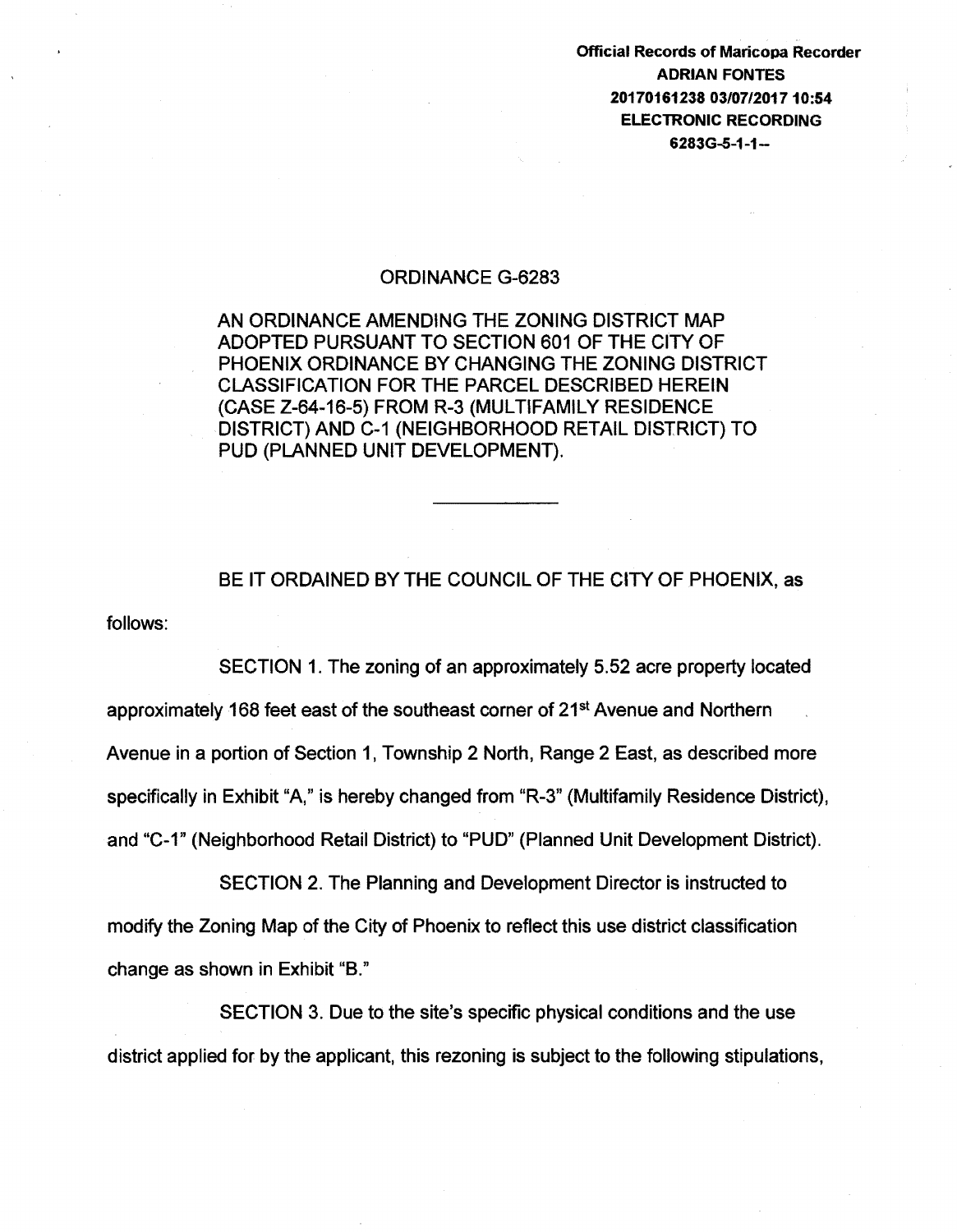violation of which shall be treated in the same manner as a violation of the City of

Phoenix Zoning Ordinance:

- 1. An updated Development Narrative for Northern Commercial PUD reflecting the changes approved through this request shall be submitted to the Planning and Development Department within 30 days of City Council approval of this request. The updated Development Narrative shall be consistent with the Development Narrative date stamped January 12, 2017, as modified by the following stipulations:
	- A. Amend the Development Standards Table, Parking Standards to add:

Per Section 1307 of the Phoenix Zoning Ordinance

B. Amend the Development Standards Table, Landscape Standards to add:

The sidewalk on Northern Avenue shall be detached from the curb by a minimum of five (5) feet and landscaping, and trees to provide shade, shall be planted between the curb and the sidewalk for a minimum of 30 percent of the frontage.

C. Amend the Development Standards Table, Bicycle Standards to add:

Per Section 1307 .H of the Phoenix Zoning Ordinance, except that public or private shower stalls and lockers are not required.

- D. Amend the list of uses to include the list of prohibited uses:
	- 4. Prohibited uses. The following uses shall be prohibited
		- Pawn shop
		- Tattoo shop
		- Auto title loan establishments
		- Financial institutions, non-chartered (i.e. check cashing / "payday" loan businesses)
		- Medical marijuana uses
		- (stand-alone) liquor, package retail sales
		- Tobacco oriented retailers
		- Methadone clinics or offices
		- Drug, alcohol, other substance abuse or mental health rehabilitation programs and facilities
		- Any type of adult store or adult entertainment establishment
		- Group homes

SECTION 4. If any section, subsection, sentence, clause, phrase or

portion of this ordinance is for any reason held to be invalid or unconstitutional by the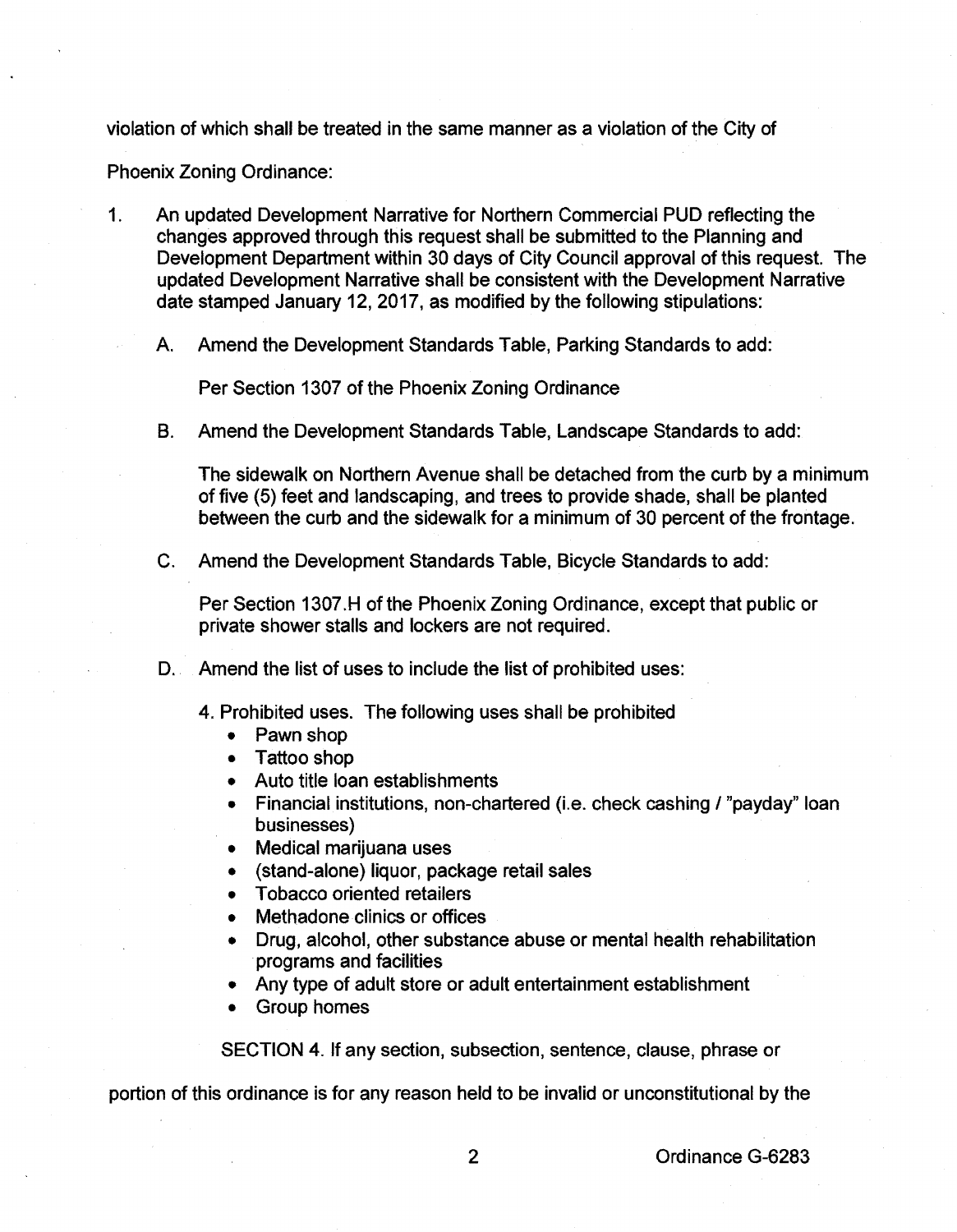decision of any court of competent jurisdiction, such decision shall not affect the validity of the remaining portions hereof.

PASSED by the Council of the City of Phoenix this 1st day of March,

<sup>1</sup> Acting City Attorney <sub>1</sub>

2017.

**MAYOR** 

ATTEST:

City Clerk

**PROVED AS TO FORM:** 



REVIEWED BY: City Manager

PL:tml:LF17-\836:Item#92:03/01/17:1288765v1

Exhibits: A- Legal Description (1 Page) B- Ordinance Location Map (1 Page)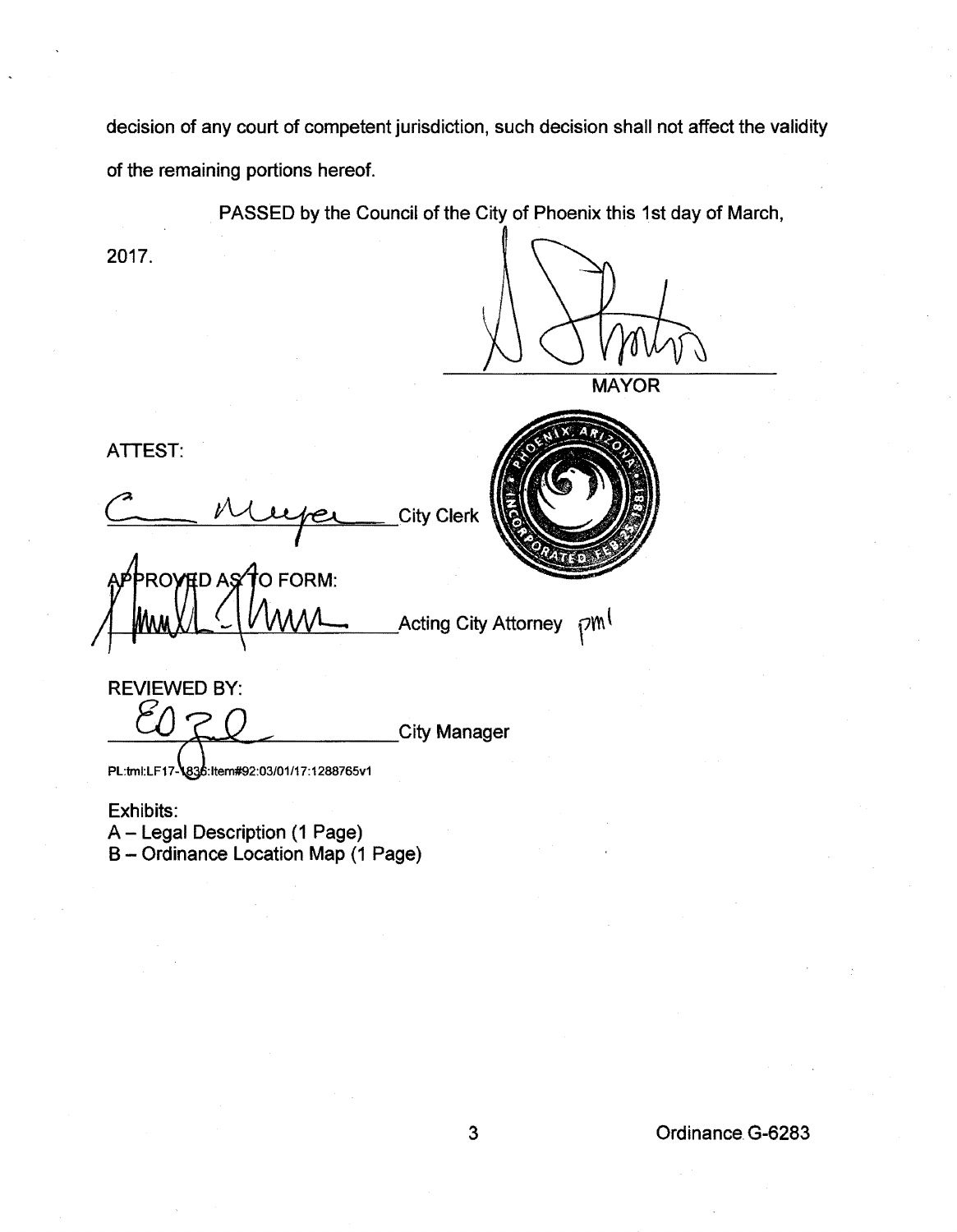## EXHIBIT A

## LEGAL DESCRIPTION FOR Z-64-16-5

Parcel No. 1:

Lot 1, WESTWIND ACADEMY, according to the plat of record in the office of the County Recorder of Maricopa County, recorded in Book 589 of Maps, page 10.

Parcel No. 2:

Lot4, VISTA INCOME ESTATES UNIT ONE, according to Book 18 of Maps, page 18, records of Maricopa County, Arizona;

EXCEPT the North 7 feet thereof.